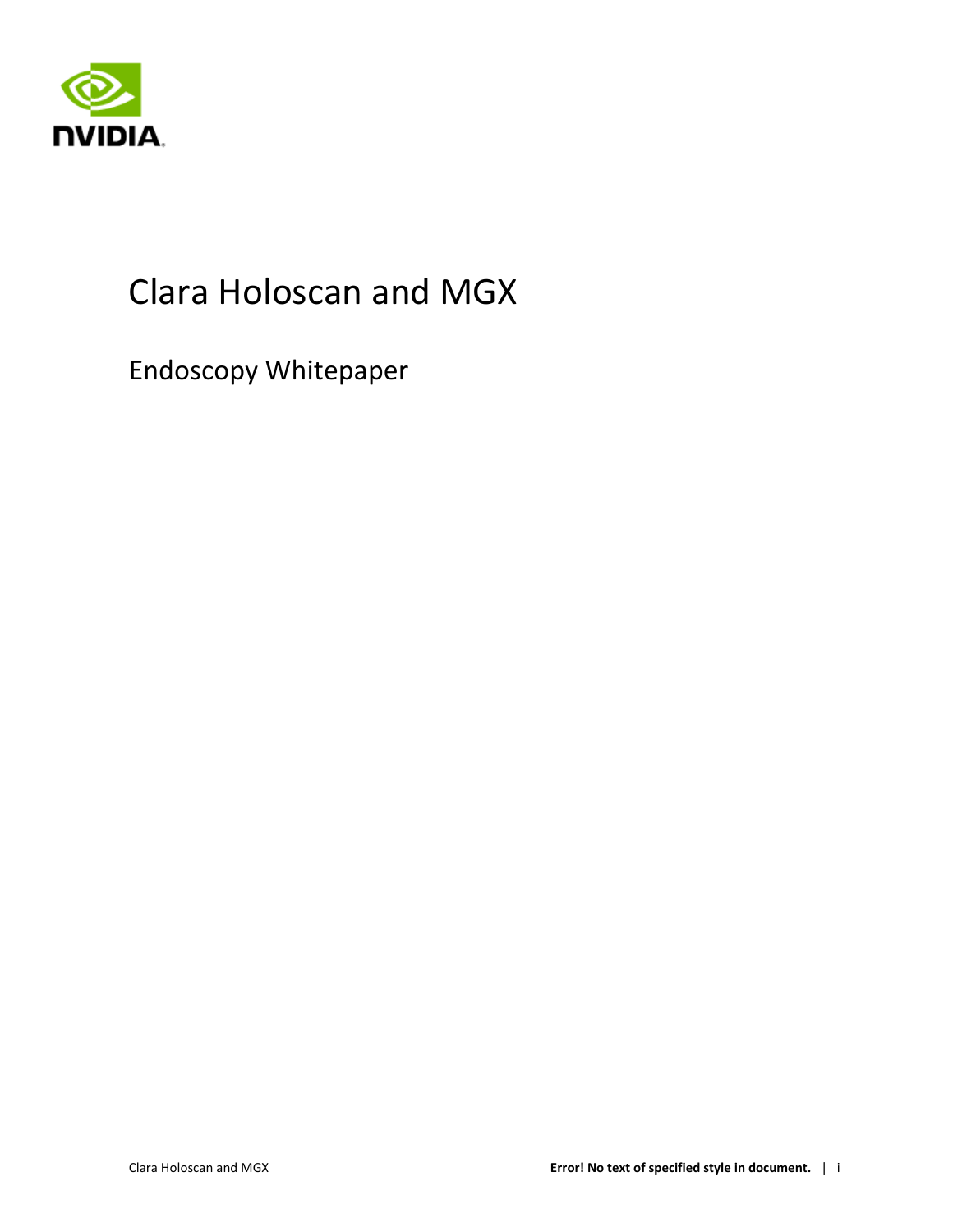### **Table of Contents**

| The Solution: Clara Holoscan for Next Generation AI-Enabled Endoscopy  6 |  |
|--------------------------------------------------------------------------|--|
|                                                                          |  |
|                                                                          |  |
|                                                                          |  |
|                                                                          |  |
|                                                                          |  |
|                                                                          |  |
|                                                                          |  |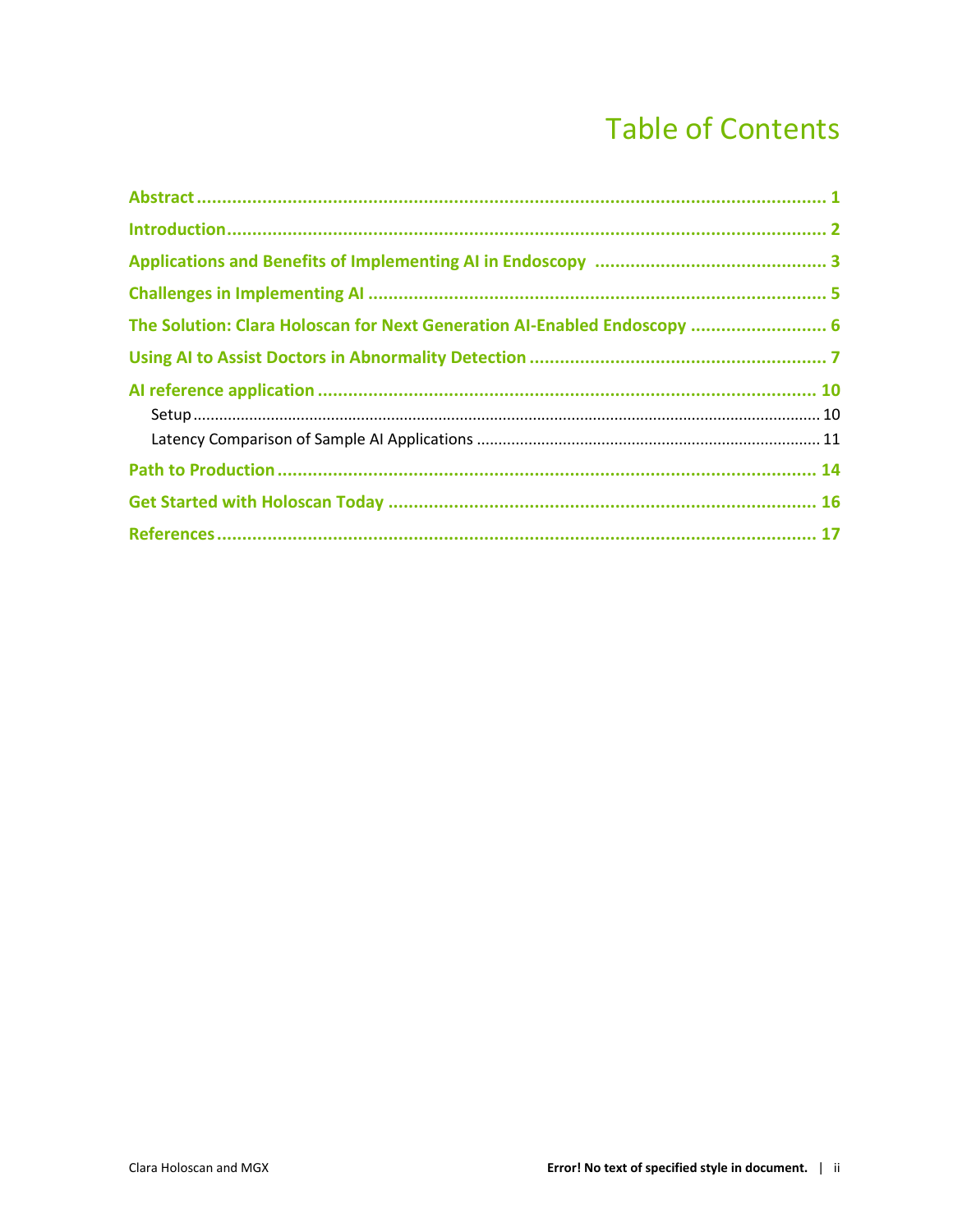## <span id="page-2-0"></span>Abstract

The use of Artificial Intelligence (AI) in minimally invasive surgical and diagnostic procedures such as endoscopy allows surgeons and clinicians to see more and do more. This brings multiple benefits to both the clinic and the patient. For the clinic, improved procedural efficiencies bring about improved operational throughput. For the patient, a second set of eyes offered to the clinician or surgeon translates into improved patient outcomes, reducing reoperative procedures.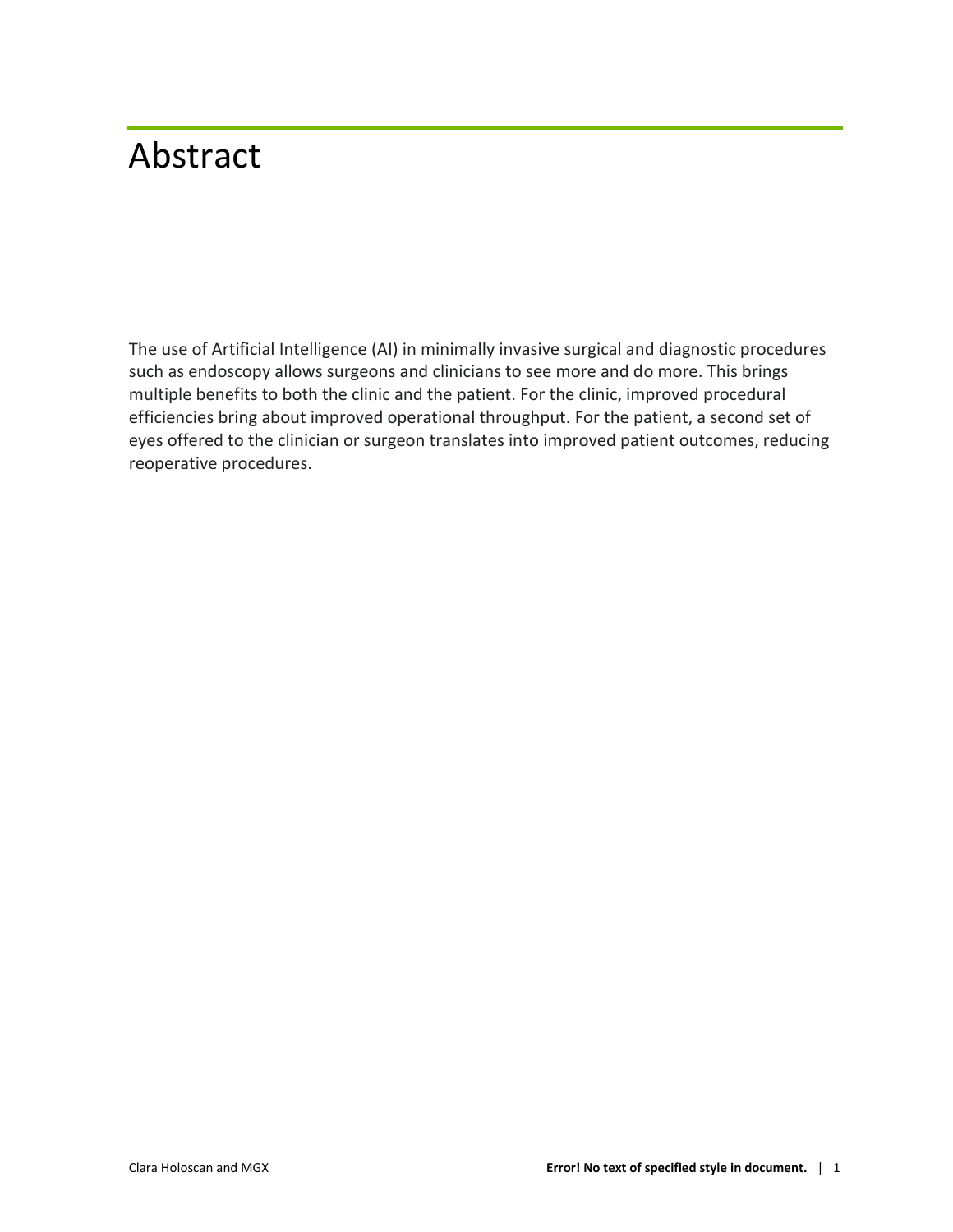### <span id="page-3-0"></span>Introduction

Endoscopy is a procedure that allows a doctor to view inside a patient's body for screening, diagnostic, and treatment purposes. Typically, endoscopes are thin tubes with a powerful light and small camera at the end, often with a channel through which the doctor can insert tools to optionally collect tissue or provide treatment.

One common endoscopy application is the prevention of colorectal cancer (CRC). Colorectal cancer is the third most diagnosed cancer globally, representing 10% of all cancer diagnoses, and it is the second most deadly worldwide, causing about 9.4% of cancer deaths in 2020 [1]. Adenoma detection rate (ADR) the rate at which a physician finds one or more precancerous polyps during a normal screening colonoscopy procedure for patients over 50 years old. An endoscopist's adenoma detection rate (ADR) is inversely related to a patient's postcolonoscopy CRC risk: on average, for each 1% increase in ADR, there is a 3% decrease in the risk of CRC [2]. Therefore, it is imperative to assist doctors in endoscopy procedures to improve adenoma- and polyp-detection rates, thus lowering CRC rates.

The task of improving detection rates and visibility during endoscopy is the task of enhancing and processing video streams. This includes AI tasks of image super-resolution, image denoising, anomaly object detection, anomaly object segmentation, as well as the streaming tasks of ingesting high-resolution and high-bandwidth data.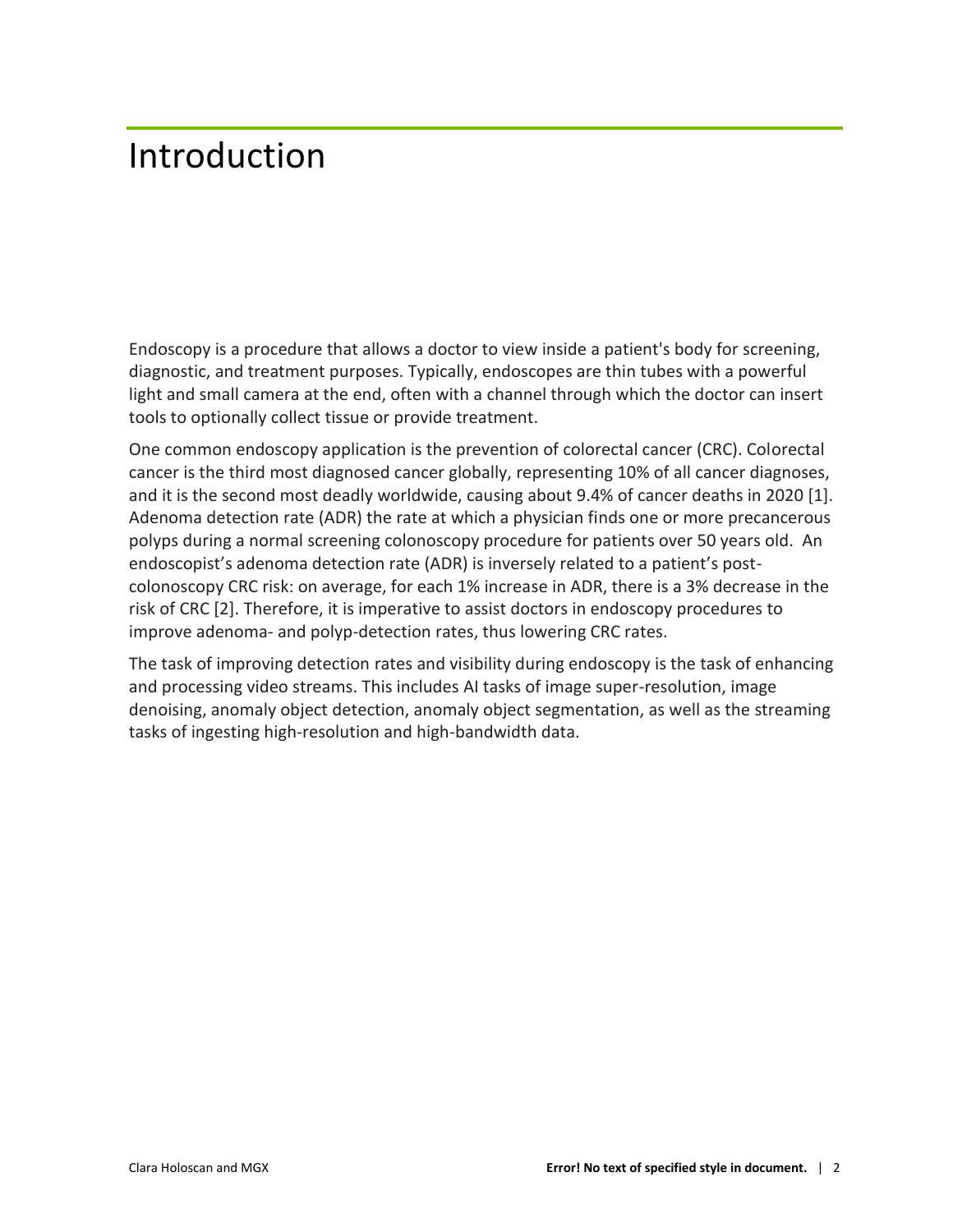# <span id="page-4-0"></span>Applications and Benefits of Implementing AI in Endoscopy

There are certain challenges for surgeons during surgery: tremors, fatigue, variability in experience, skill and state of mind, ability to easily process quantitative information, and operating at sub-millimeter scales.



Higher technical skill scores appear to be associated with lower complication rates for colectomy and for all other procedures performed by a surgeon [3]. While on one front there are constant efforts to improve the overall technical skills of a surgeon, there should also be an effort to improve patient outcomes by providing AI assistance to surgeons with lower technical skills.

There are many clinical applications for AI to improve surgery:

- Making surgery safer, reducing errors and bringing consistency to procedures: identifying safe (Go) and dangerous (No-Go) zones
- Improving vision with image enhancement and super-resolution.
- Reducing surgeon and clinician workload, such as smoke clearing (check smoke clearing device)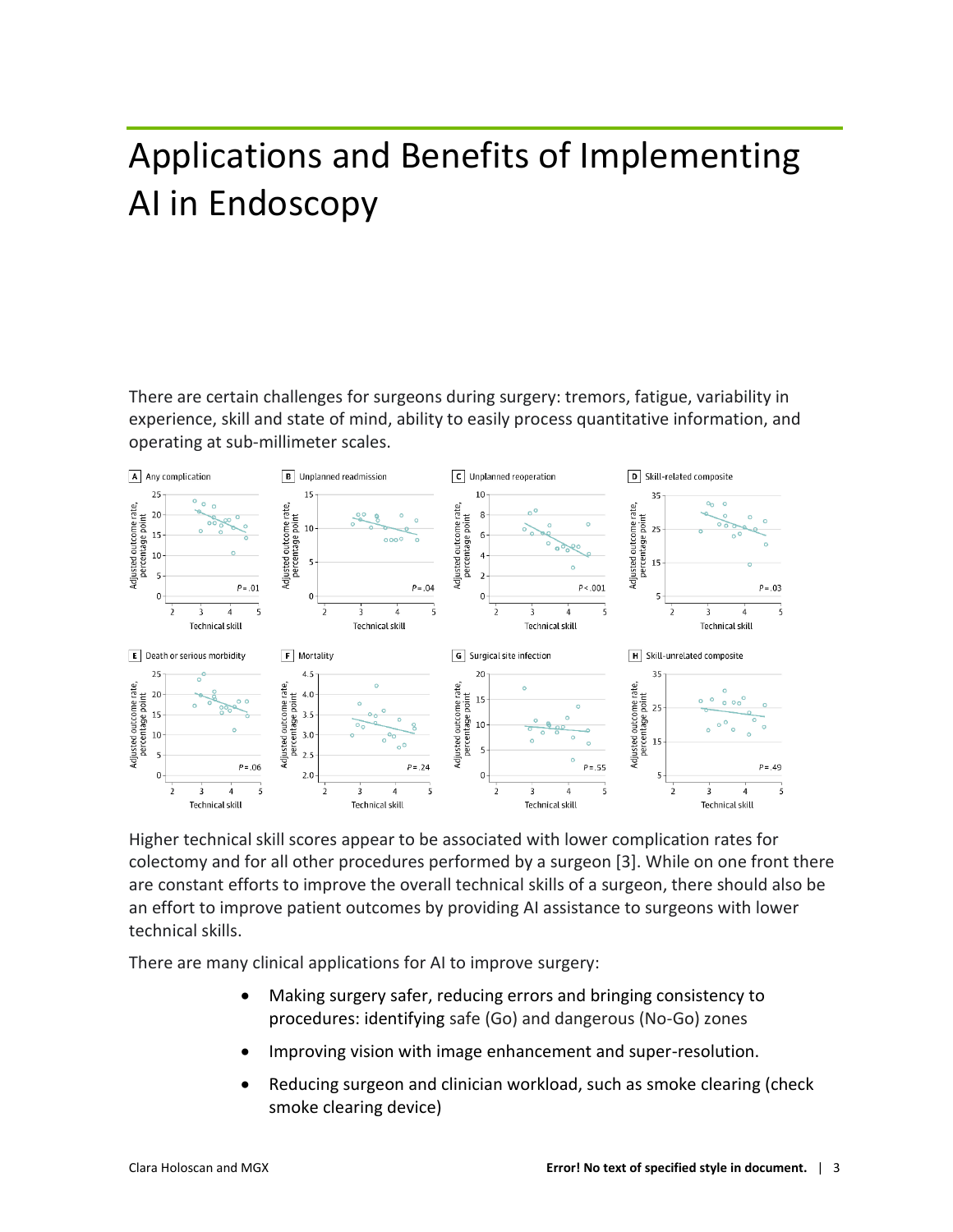- Identifying phase of surgery to save most important video clips for EMR, checking the steps taken in surgery against standard, and coaching new surgeons while lessening the learning curve.
- Identifying lesions and diseased tissue, tumors and polyps.
- Performing data de-identification, which is removing any personally identifiable information (PII; e.g. a person's name, phone number, address, or social security number), including protected health information (PHI; e.g. medical history, test results, and insurance)
- Auto-labeling to remove laborious manual labeling duties, thus saving surgeons' time.
- Utilizing 3D modeling to deliver highly accurate anatomical information during surgery to prevent vascular injuries.
- Auto calculating the best physical route to a brain tumor to mitigate risks.
- Classifying airway diseases and identifying airway size with a video bronchoscopy.

Here are some examples of technical algorithms that improve clinical procedures.

- a). Organ segmentation / anatomy identification
- b). Tool tracking: Tool identification and segmentation
- c). Identifying tissue types
- d). Optical flow
- e). Skin cancer and lesion classification (outperforms average MD) [4]
- f). Identifying planes of resection in endourology

With the Clara Holoscan development platform and production MGX platform, developers can create their own applications and their own Software as a Medical Device (SAMD).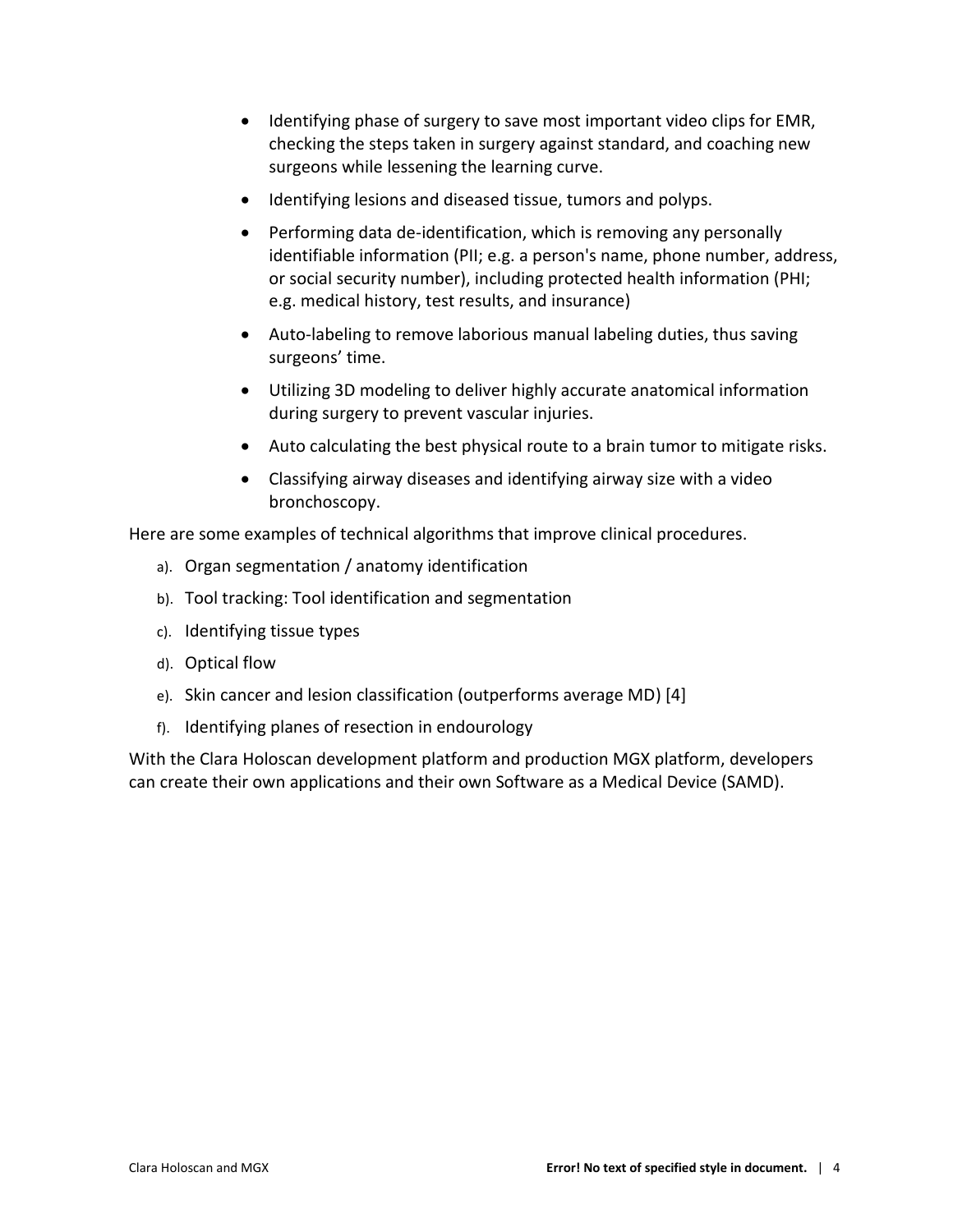## <span id="page-6-0"></span>Challenges in Implementing AI

There currently are many challenges in the medical device development process for endoscopy.

- Ingesting high-resolution, high-bandwidth data streams.
- Running AI inference with a low latency budget.
- Requiring flexible sensor and data IO options
- Building a distributed compute platform from edge to data center to cloud.
- Adopting new deep learning algorithms.
- Managing long-life and upgradable hardware and software.
- Repeatedly developing, testing, and commercializing hardware and software that does not add unique value.

To address these common challenges, the Holoscan and MGX platforms have corresponding features.

- Holoscan has a ConnectX NIC to enable 10/100 GbE data ingestion.
- GPU direct RDMA shortens data transfer time before AI inference; NVIDIA RTX GPUs provide powerful AI inference capabilities.
- The Clara Holoscan ecosystem has data IO partners for different sensor needs.
- NVIDIA offers a distributed compute stack, EGX, as part of the larger product family.
- $\blacktriangleright$  There are many tools to help developers adopt the latest deep learning algorithms, such as MONAI, an open-source, healthcare-specific, PyTorch-based framework with labeling, training, and deployment capabilities.
- ▶ The MGX platform provides 10-year hardware and software long-term support; MGX also provides documentation to support IEC 60601 and IEC 62304 certification.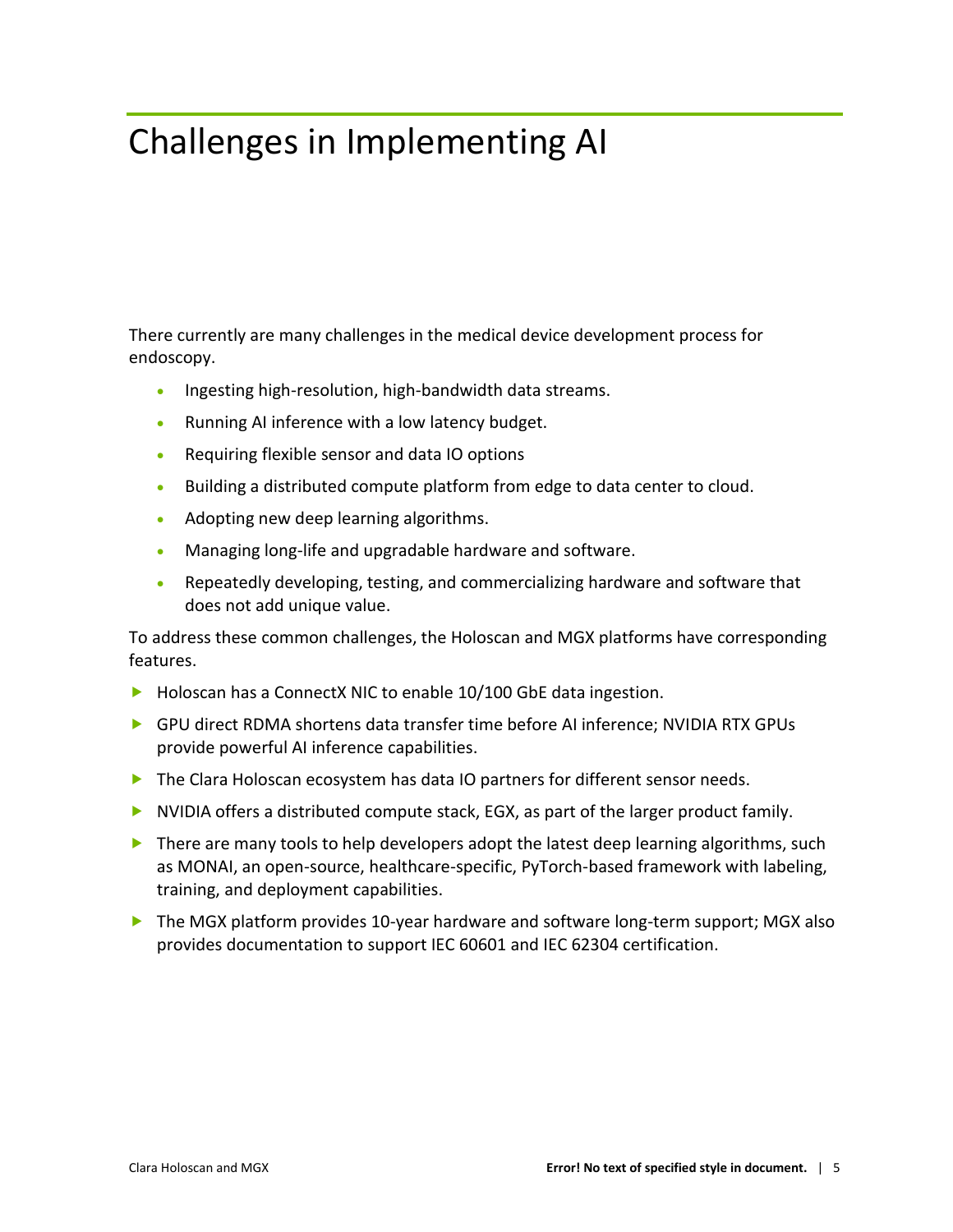## <span id="page-7-0"></span>The Solution: Clara Holoscan for Next Generation AI-Enabled Endoscopy

Clara Holoscan is a development platform, comprising both hardware developer kits and the software stack. Clara Holoscan offers compute for AI workloads, such as enhanced visualization and automatic anomaly detection, to better assist doctors performing endoscopies. Clara Holoscan helps you deploy latency-sensitive real-time tasks on the edge and analytic/summarization tasks to the cloud. There are reference applications to give you an easy starting point developing your own applications. To help with that end-to-end application development process, you can use the MONAI ecosystem to label, train, and validate your own models. Use the Holoscan developer kit as a starting point, design our reference architecture into your existing hardware, or go into production with MGX, our medical grade hardware.

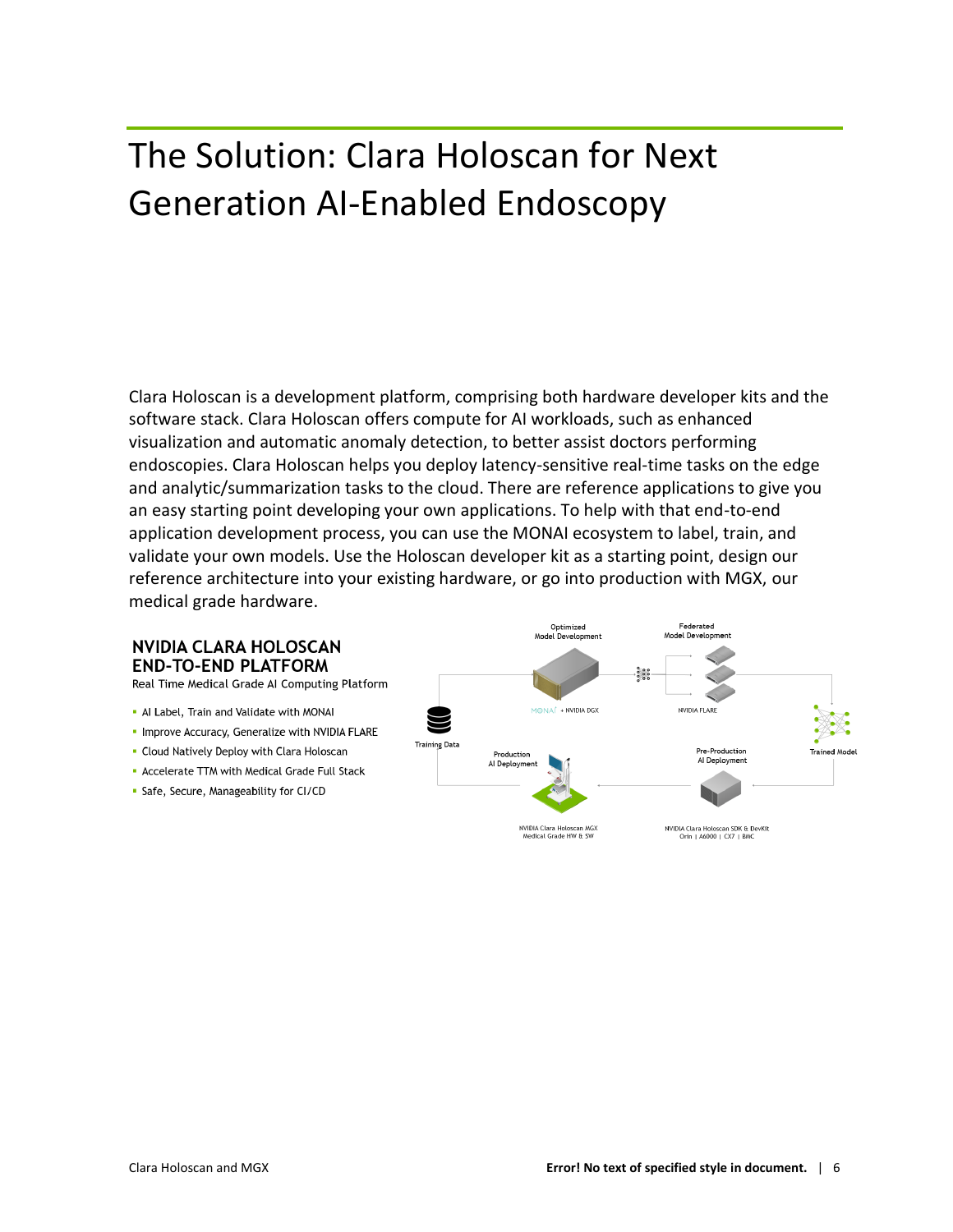# <span id="page-8-0"></span>Using AI to Assist Doctors in Abnormality Detection

The Traditional Endoscopy Hardware Setup

The traditional endoscopy hardware setup has a camera head, a light source, a Camera Control Unit, a Media Manager, and a connected display. The camera head is handheld, with a limited power and size budget, and has a short-reach MIPI or SLVDS interface to the sensor. The CCU typically includes multiple FPGAs, has a custom Image Signal Processor (ISP) of the camera feed, and also controls light source at low latency based on ISP output. The Media Manager encodes and stores the video feed.



The Role of the Clara Holoscan Platform in an Endoscopy Hardware Setup

You can adopt either of the two cases we have available today.

### **Case 1: Clara Holoscan replaces the Media Manager**

Clara Holoscan can replace the traditional Media Manager for encoding and storing the video feed by connecting to CCU via an SDI to HDMI Adapter and using the onboard HDMI2CSI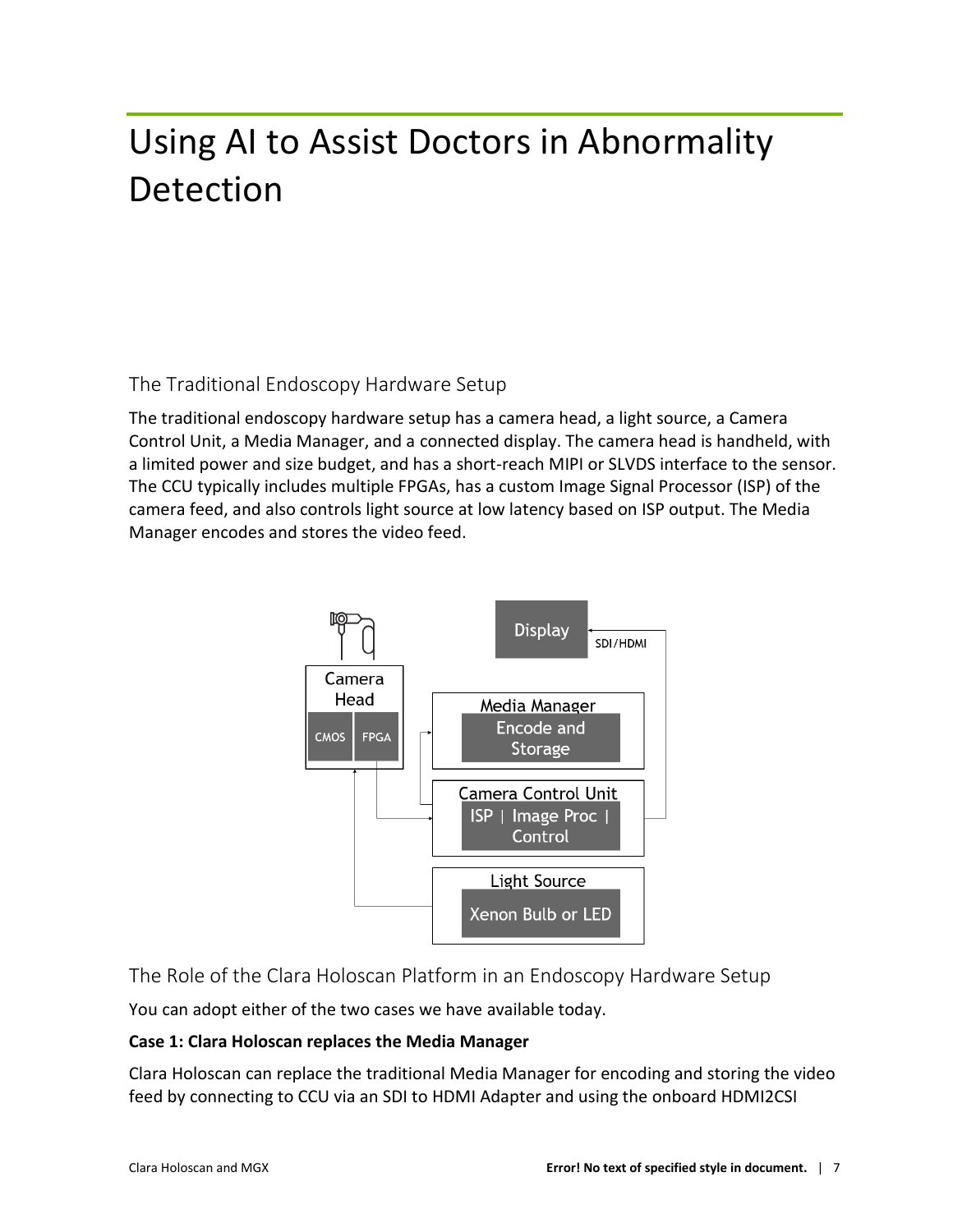interface to directly feed the video stream to an Orin SoC. The Orin SoC then provides standard encode and storage functions of the Media Manager, but additionally also connects to the discrete GPU to run assisting AI tasks such as anatomy recognition, tool identification, tool tracking, etc, before rendering to a display.



### **Case 2: Clara Holoscan replaces the Media Manager with 4K support**

Instead of going through the onboard HDMI2CSI interface combined with a SDI to HDMI adapter, Clara Holoscan can receive video from the CCU through two to four SDI or HDMI channels supporting 4k 10bit YUV422 video on an AJA video capture device. AJA video capture devices have established GPU Direct RDMA on Clara Holoscan and run the same assisting AI tasks with low latency.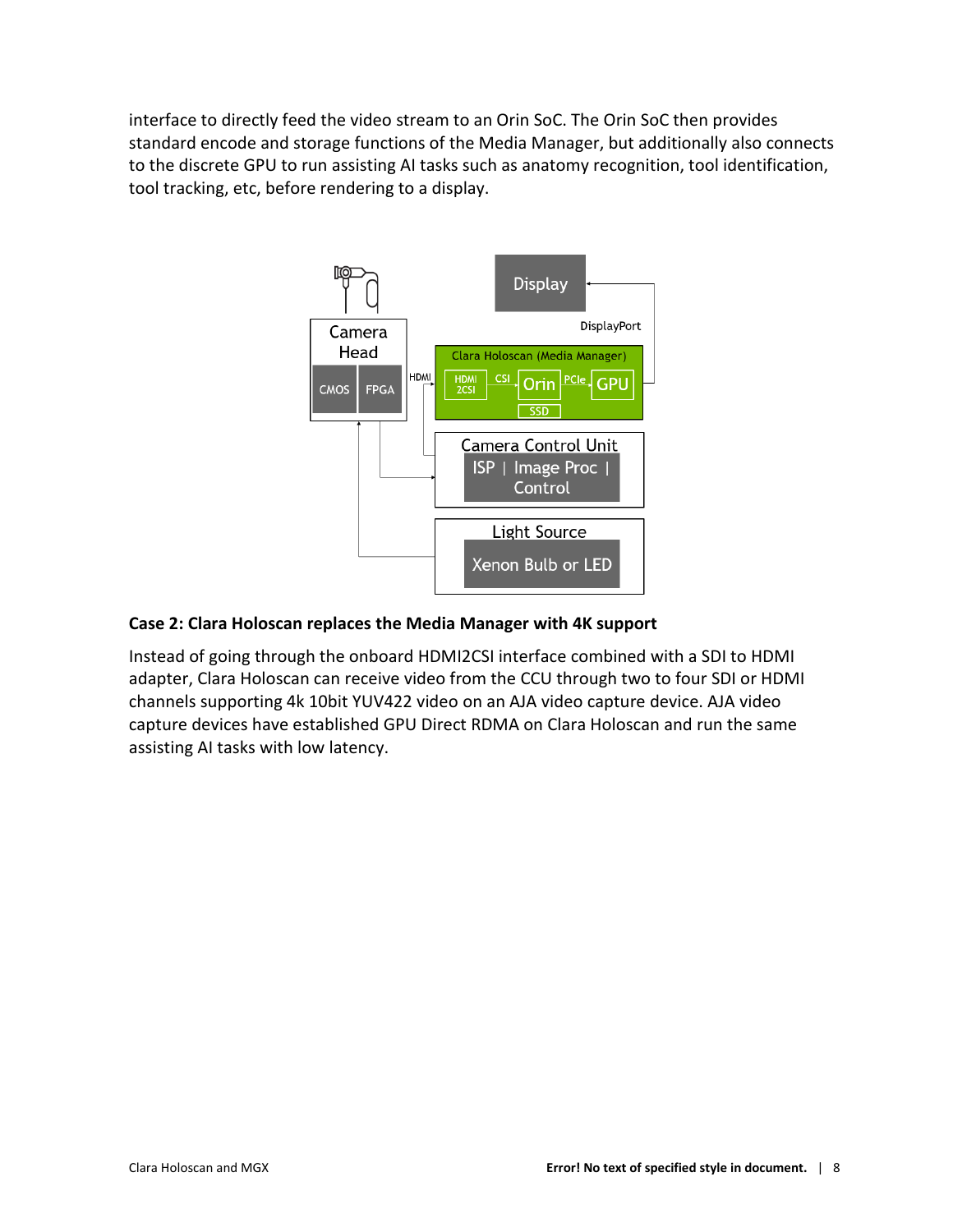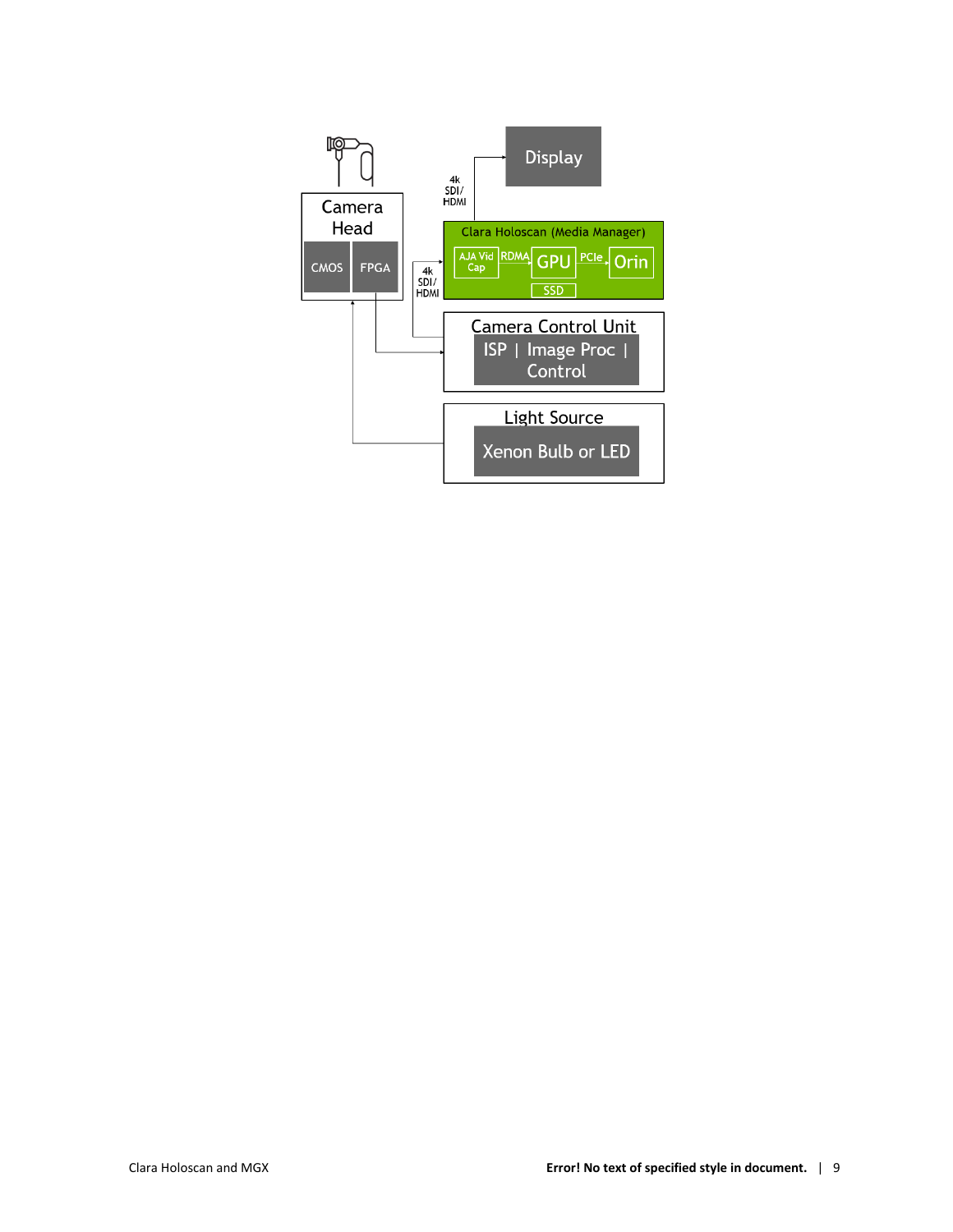## <span id="page-11-0"></span>AI reference application

### <span id="page-11-1"></span>Setup

The AI reference applications in the Clara Holoscan SDK are based on GXF, which is a modular and extensible framework to build high-performance AI applications. This enables developers to reuse components and app graphs in existing Clara Holoscan reference applications as templates and build their own custom AI pipelines using common data formats and the foundational GXF Core.

Clara Holoscan SDK features an endoscopy tool tracking reference application in the v0.2 release. The main features in the GXF reference application are:

- > GPUDirect RDMA with AJA video capture card over PCIe which eliminates the overhead of copying to and from system memory
- > NVIDIA Performance Primitive Library (NPP) which enables CUDA-accelerated 2D image transformations
- > TensorRT runtime for optimized AI Inference
- > CUDA and OpenGL interoperability which provides efficient resource sharing on the GPU in the visualizer

The endoscopy tool tracking app is based on a LSTM (long-short term memory) model. The app can have three types of input streams: an external video stream via an AJA capture card, a mock video buffer to simulate an AJA capture card stream for testing purposes, and a prerecorded video. The custom LSTM stateful inference module uses TensorRT for tool tracking, and developers can bring their own LSTM model into the inference module. The custom visualizer component handles compositing, blending, and visualization of tool labels, tips, and masks given the output tensors of the custom LSTM inference. The optional recorder serializes incoming messages, in this case RGBA888 frames, and writes them to a file.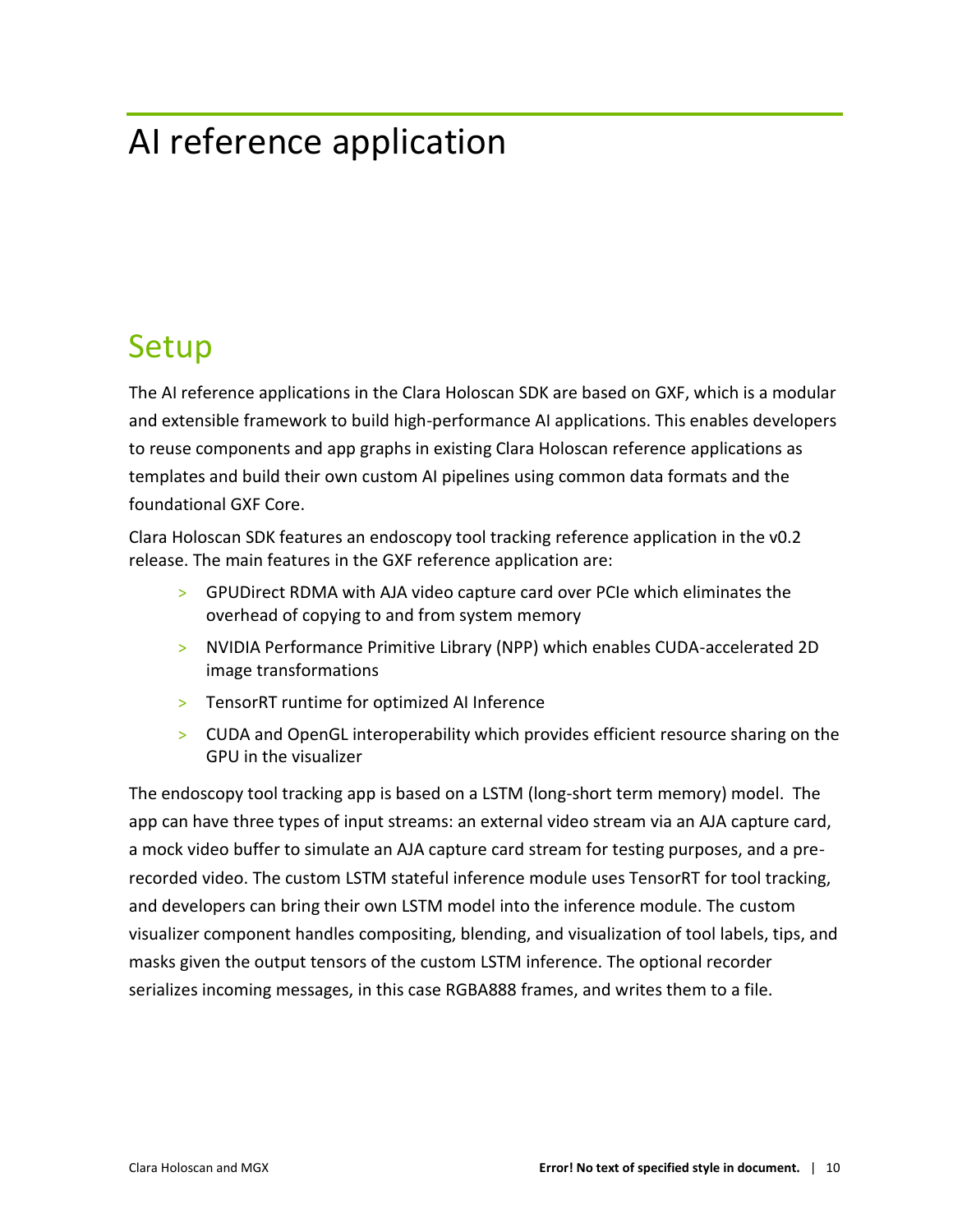

Each of the blocks in the above diagram is a GXF extension, which is a shared library and/or header file containing one or more components. There are two types of extension: Standard Extensions that come with GXF and Custom Extensions. Developers and NVIDIA product teams such as Isaac, Jarvis Speech, Jarvis vision, Clara Holoscan, Metropolis, DeepStream can create, store and share custom extensions in the GXF Registry for all developers to reuse.

In the reference application shown in the block diagram, we have a mix of Clara Holoscan GXF extensions (AJASource, FormatConverter, custom\_lstm\_inference::TensorRtInference, visualizer\_tool\_tracking) and GXF standard extensions (Broadcast, EntityRecorder).

There are additional Clara Holoscan GXF extensions available in the Clara Holoscan v0.2 release not shown in the endoscopy tool tracking application:

- 1. v4l2 video source for a Linux-source USB Camera, with output as a VideoBuffer object
- 2. Probe to print Tensor information during testing
- 3. Post-processor for segmentation models, converting the inference output to the highestprobability class index, including support for sigmoid, softmax, and other activations
- 4. Visualizer for segmentation, which is an OpenGL renderer that combines segmentation output overlayed on video input, using CUDA/OpenGL interoperability.

<span id="page-12-0"></span>For more information on GXF extensions, refer to the [Clara Holoscan SDK User Guide.](https://docs.nvidia.com/clara-holoscan/)

### Latency Comparison of Sample AI Applications

The NVIDIA Latency Display Analysis Tool [\(LDAT\)](https://developer.nvidia.com/nvidia-latency-display-analysis-tool) measures the photon-to-display latency, from the camera capturing light, to the camera transmitting data to Clara Holoscan, to Clara Holoscan running processing and compute workloads, and finally to rendering to the display.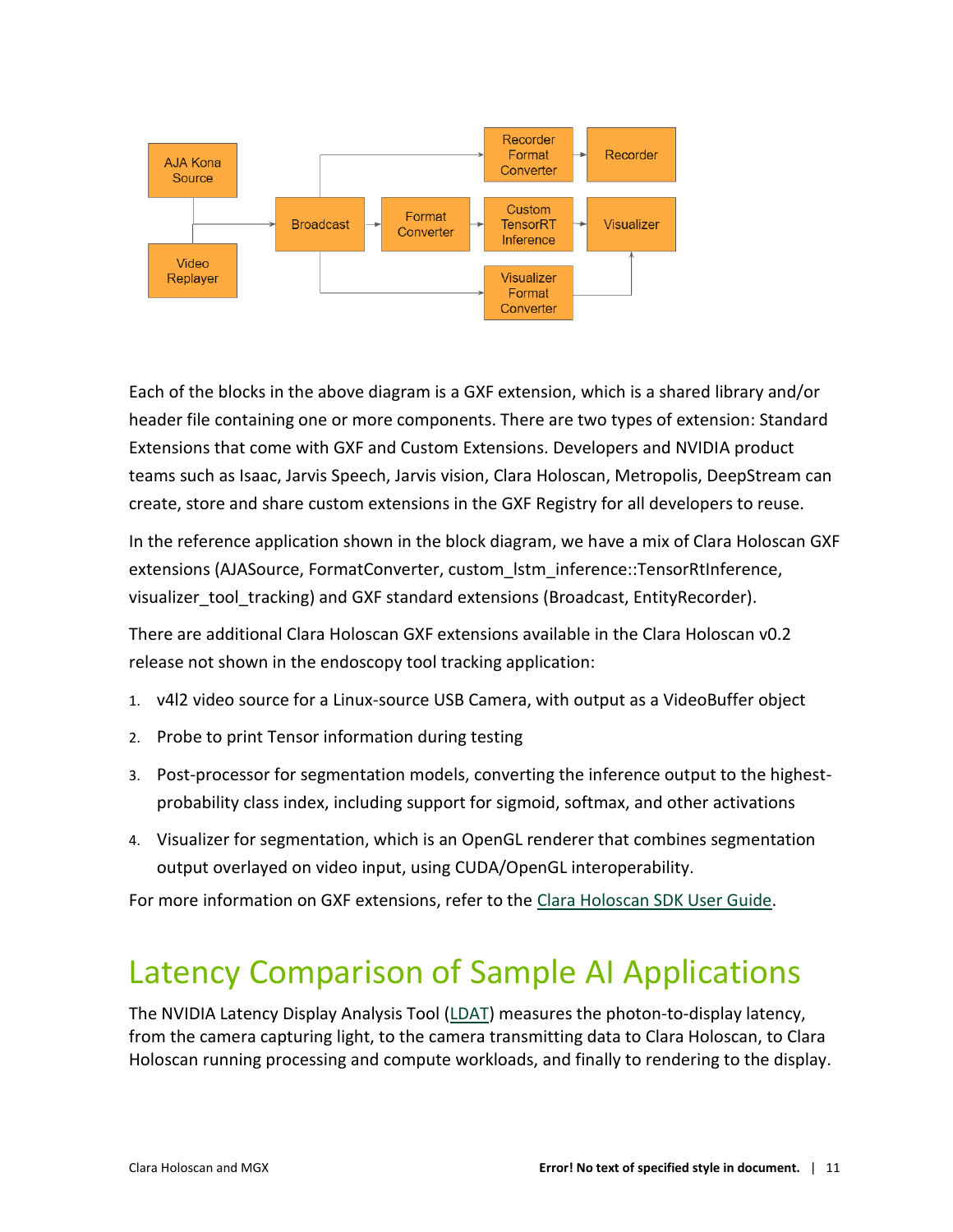Setup 1: Baseline Setup



Setup 2: Clara Holoscan Hardware Setup



GXF reduces the overhead in an AI Inferencing application by more than 60% compared to a similar GStreamer pipeline in Holoscan v0.1. The measured latency for different configurations can be seen in the table below. On the same hardware (Clara AGX Developer Kit), with the same connection to an AJA KONA video capture card, the latency for the GXF pipeline with AI inference for surgical tool tracking (51 ms) is significantly smaller than the latency for a GStreamer pipeline with no AI inference (146 ms). Note that all latency measurements are the result of the original average latency subtracted by the average baseline latency of 74 ms.

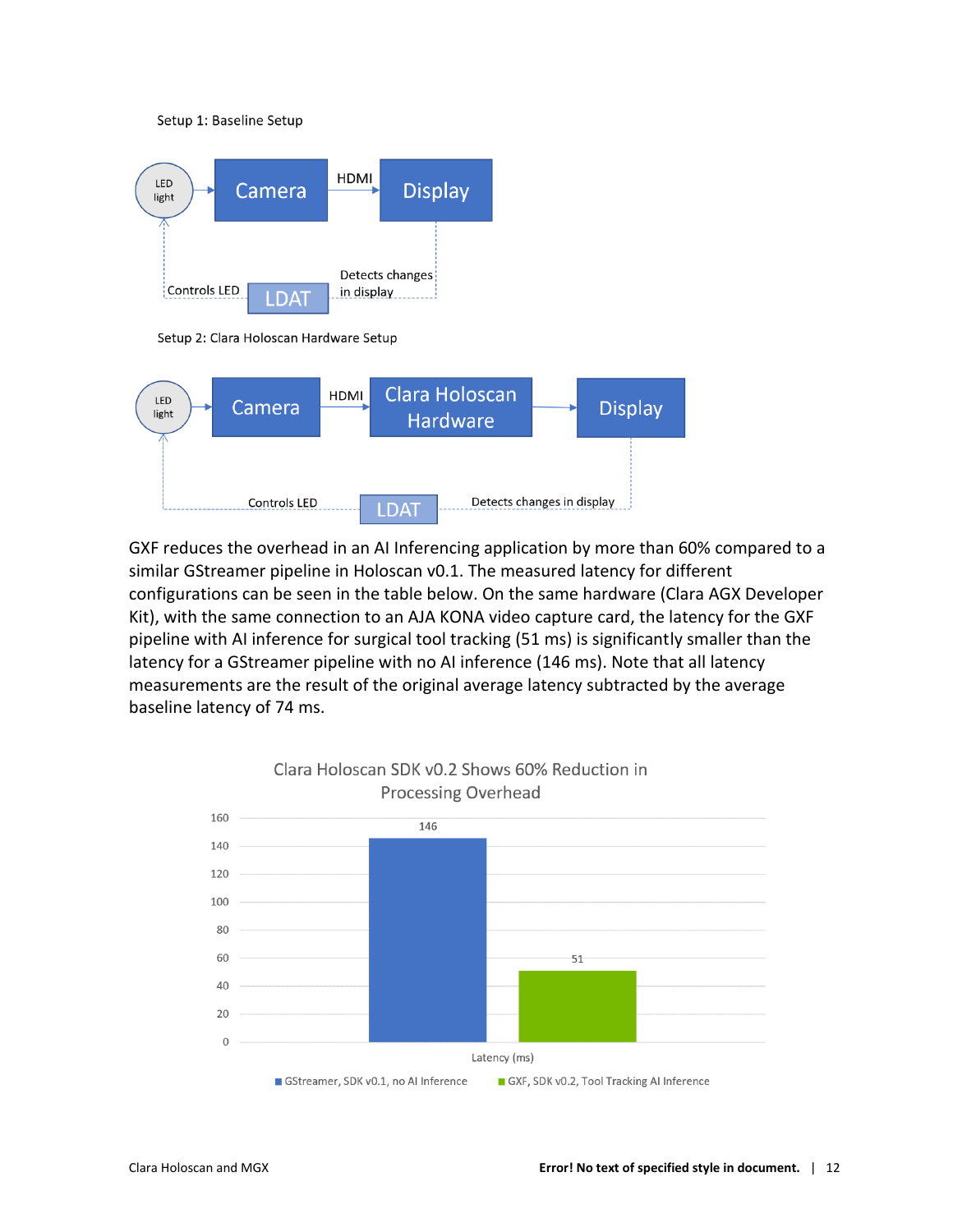| Clara Holoscan<br><b>SDK Version</b> | Software<br>Pipeline | <b>Hardware Connection</b>                          | Al Inference                                   | Latency                                                          |
|--------------------------------------|----------------------|-----------------------------------------------------|------------------------------------------------|------------------------------------------------------------------|
| N/A                                  | N/A                  | <b>Camera to Monitor</b><br>directly via HDMI cable | No Inference                                   | Avg latency: 74 ms (This is<br>the baseline to be<br>subtracted) |
| V <sub>0.1</sub>                     | GStreamer            | Camera to AJA Kona<br><b>HDMI</b>                   | No Inference                                   | Avg latency: 146 ms                                              |
| V <sub>0.1</sub>                     | GStreamer            | Camera to AJA Kona<br><b>HDMI</b>                   | Resnet18<br>based Object<br>Detection<br>model | Avg latency: 170 ms                                              |
| V <sub>0.2</sub>                     | <b>GXF</b>           | Camera to AJA Kona<br><b>HDMI</b>                   | <b>Tool Tracking</b><br>model                  | Avg latency: 51 ms                                               |

A detailed look at each of the components in the GXF application on Clara AGX Developer Kit with Clara Holoscan SDK v0.2 can be seen below.

|                             | Time (Median) [ms] | Load $(\%)$ |
|-----------------------------|--------------------|-------------|
| visualizer                  | 1.72               | 18.8%       |
| Istm_inference              | 4.29               | 24.8%       |
| format_converter            | 0.40               | 2.5%        |
| broadcast                   | 0.17               | 1.1%        |
| visualizer_format_converter | 0.40               | 2.5%        |
| source                      | 8.92               | 50.3%       |
| Total                       | 15.90              |             |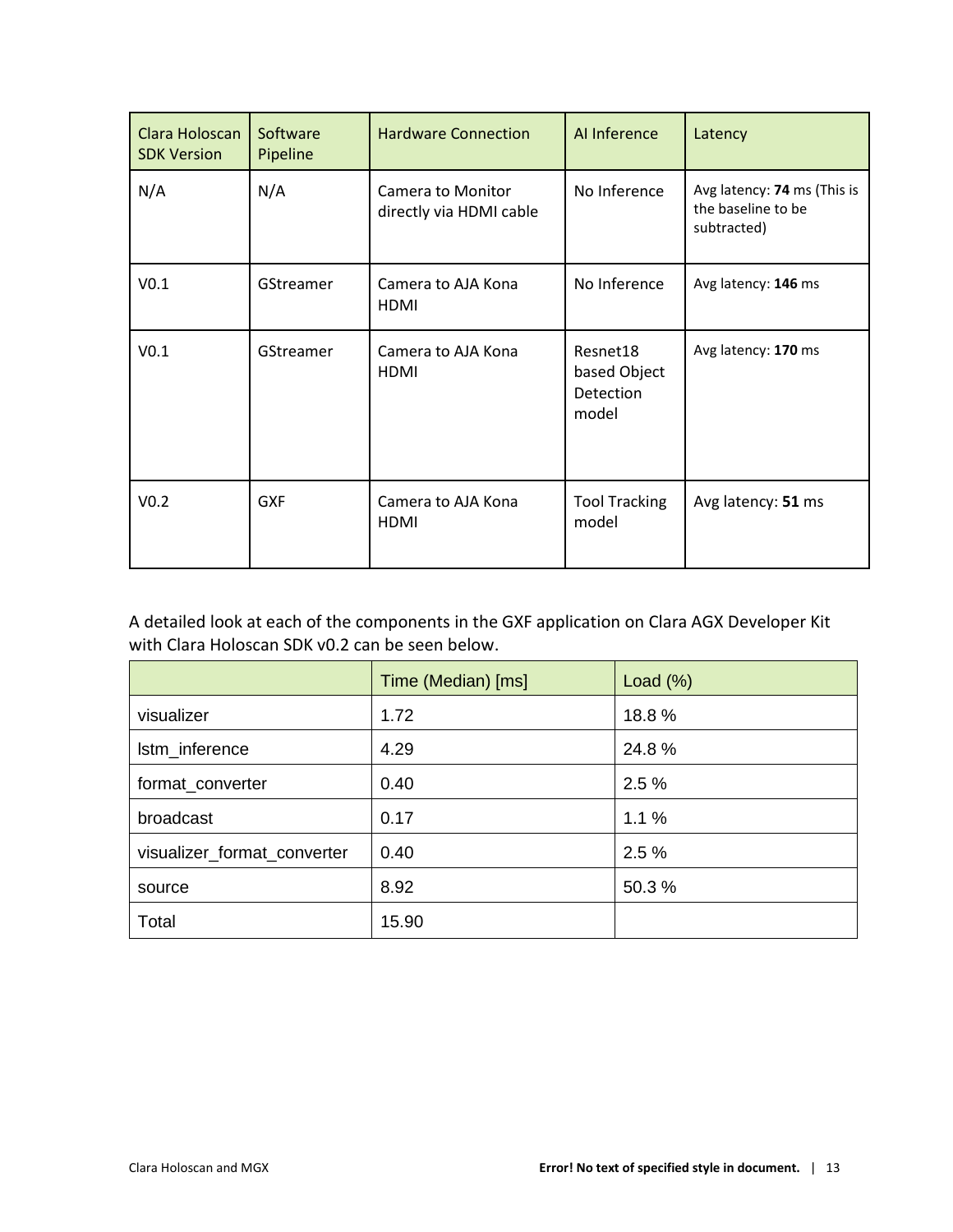## <span id="page-15-0"></span>Path to Production

If you develop with the [Clara Holoscan SDK](https://developer.nvidia.com/clara-holoscan-sdk) and [Clara Developer Kits,](https://www.nvidia.com/en-us/clara/developer-kits/) you can deploy to the medical-grade [MGX,](https://www.nvidia.com/en-us/clara/medical-grade-devices/) a production hardware and software platform optimized to deliver AI to the medical edge.



The NVIDIA Clara Holoscan MGX platform is built with a high-performance NVIDIA AGX Orin™ module, a safety, security and management module, extensive input/output (IO), and expansion slots available for PCIe. This high-performance platform is optimized for lowlatency, real-time applications, making it the ideal solution for deploying the next generation of software-defined medical devices. MGX will come with long-life NVIDIA hardware components and documentation to support IEC 60601 certification.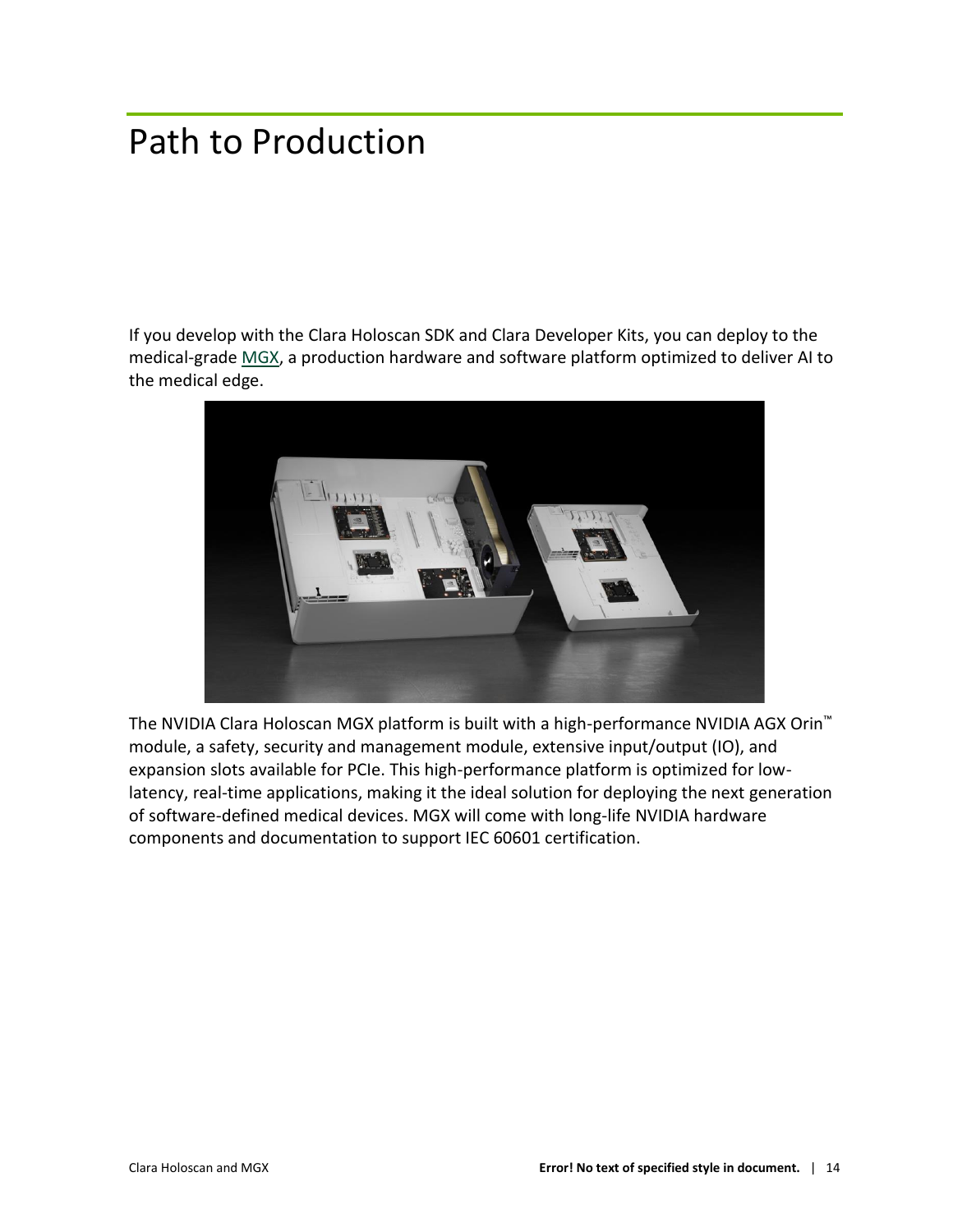

The MGX software will have 10-year long-term support provided by NVIDIA, as well as documentation to support IEC 62304 certification. The core of the MGX stack includes a Linux support package for the MGX hardware, drivers for supported IO devices, NVIDIA AI inference and acceleration libraries, and reference applications. Customer-specific software components and applications can be added at the top of the MGX core stack.

MGX will also include a board management controller (BMC) and software stack for remote system management and software updates, a secure boot controller that provides external root of trust, and a dedicated safety monitor that supports a real-time operating system (RTOS) and built-in safety monitoring software. Custom safety monitoring applications that are tailored to specific needs can be added.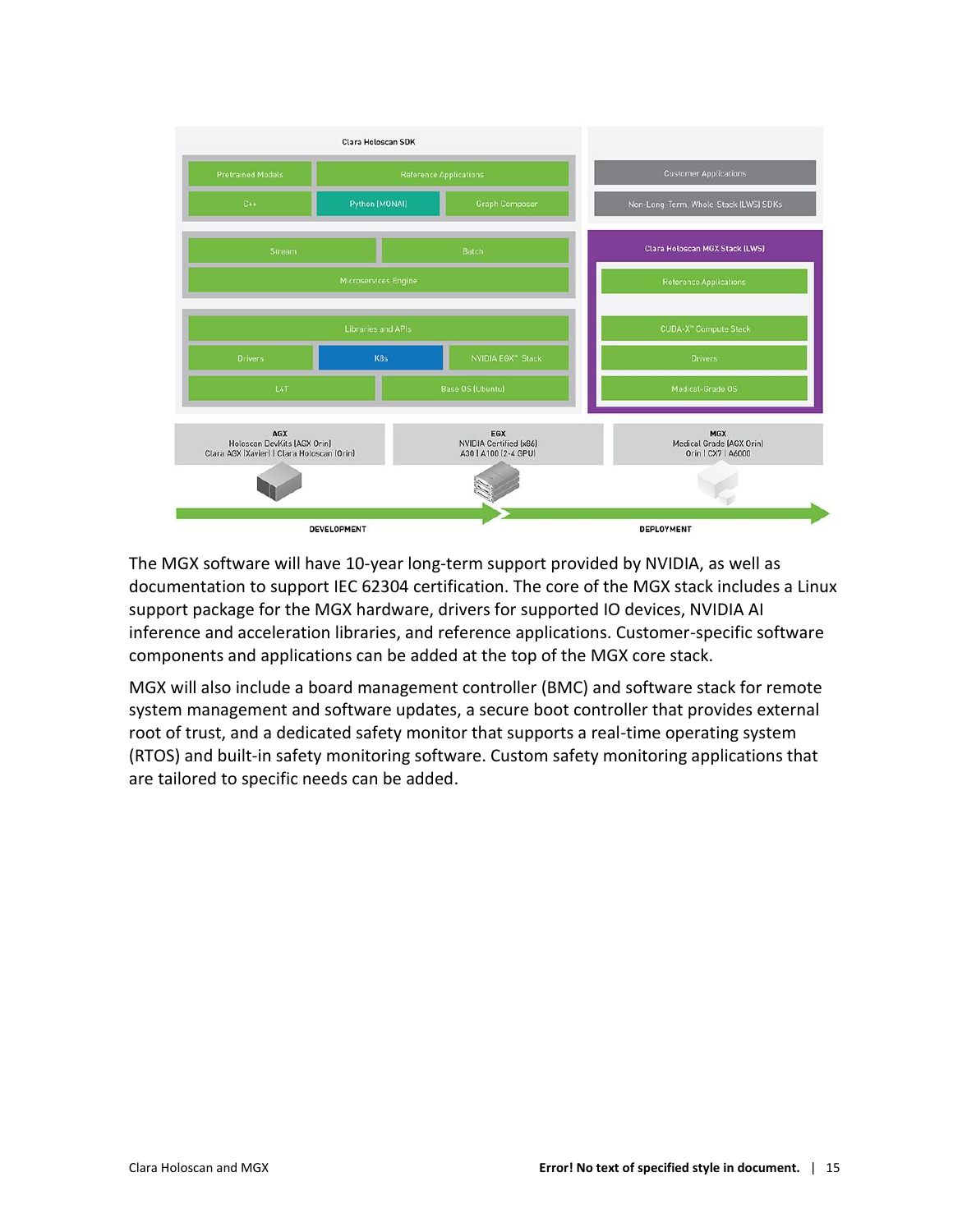## <span id="page-17-0"></span>Get Started with Holoscan Today

Visit the Clara Holoscan [product page](https://www.nvidia.com/en-us/clara/medical-devices/) to learn more about the platform. See the Clara Holoscan [developer page](https://developer.nvidia.com/clara-holoscan-sdk) to get started on your development journey with the Clara Holoscan and Clara AGX [Developer Kits,](https://www.nvidia.com/en-us/clara/developer-kits/) and learn more about the [MGX platform](https://www.nvidia.com/en-us/clara/medical-grade-devices/) for production hardware and software options.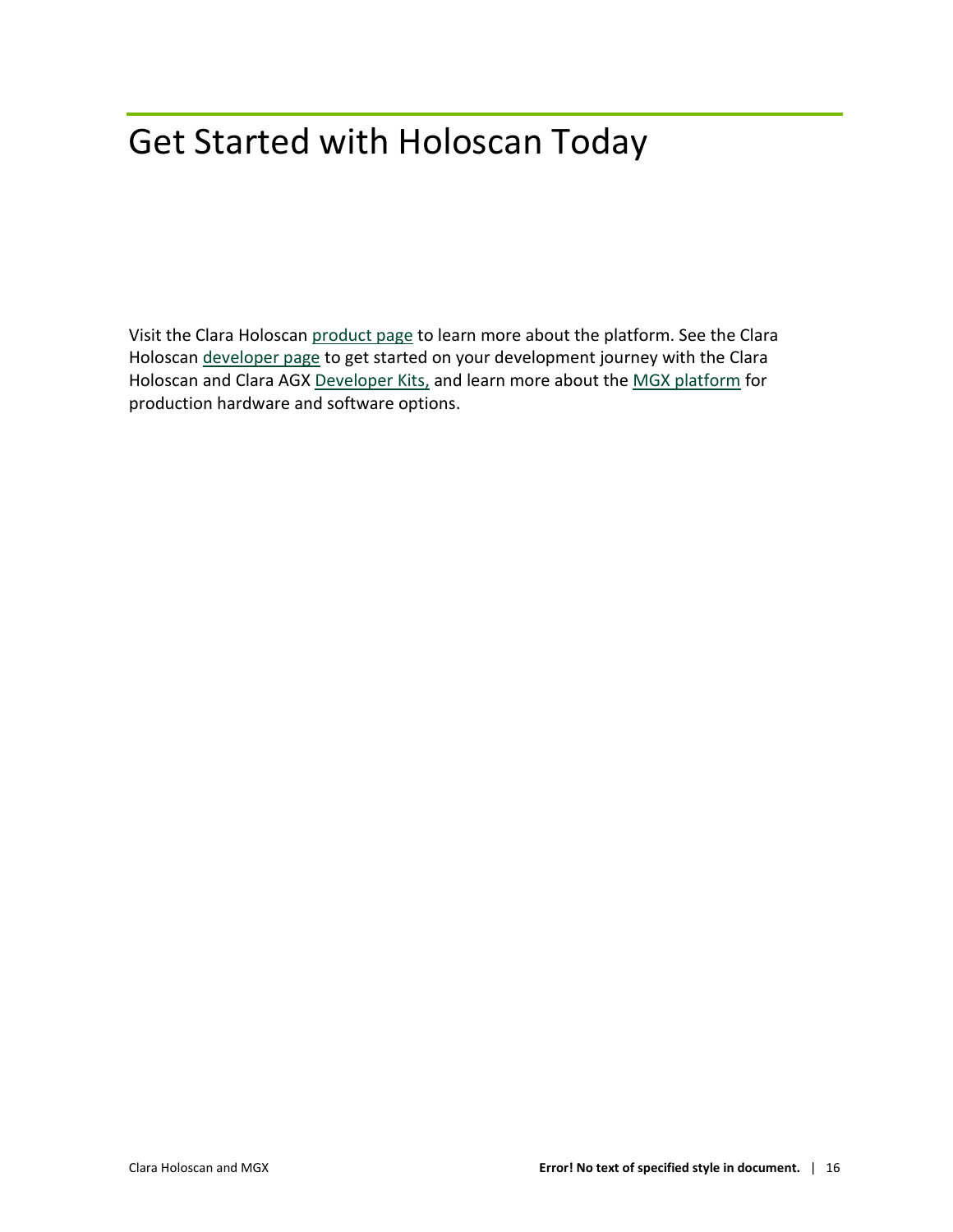### <span id="page-18-0"></span>References

[1] Sung H, Ferlay J, Siegel RL, Laversanne M, Soerjomataram I, Jemal A, et al. Global cancer statistics 2020: GLOBOCAN estimates of incidence and mortality worldwide for 36 cancers in 185 countries. CA Cancer J Clin. 2021. https://doi.org/10.3322/caac.21660

[2] Corley DA, Jensen CD, Marks AR, et al. Adenoma detection rate and risk of colorectal cancer and death. N Engl J Med 2014;370:1298-306. 10.1056/NEJMoa1309086

[3] Stulberg JJ, Huang R, Kreutzer L, Ban K, Champagne BJ, Steele SR, Johnson JK, Holl JL, Greenberg CC, Bilimoria KY. Association Between Surgeon Technical Skills and Patient Outcomes. JAMA Surg. 2020 Oct 1;155(10):960-968. doi: 10.1001/jamasurg.2020.3007. Erratum in: JAMA Surg. 2020 Oct 1;155(10):1002. Erratum in: JAMA Surg. 2021 Jul 1;156(7):694. PMID: 32838425; PMCID: PMC7439214.

[4] Pham, TC., Luong, CM., Hoang, VD. et al. AI outperformed every dermatologist in dermoscopic melanoma diagnosis, using an optimized deep-CNN architecture with custom mini-batch logic and loss function. Sci Rep 11, 17485 (2021). https://doi.org/10.1038/s41598-021-96707-8